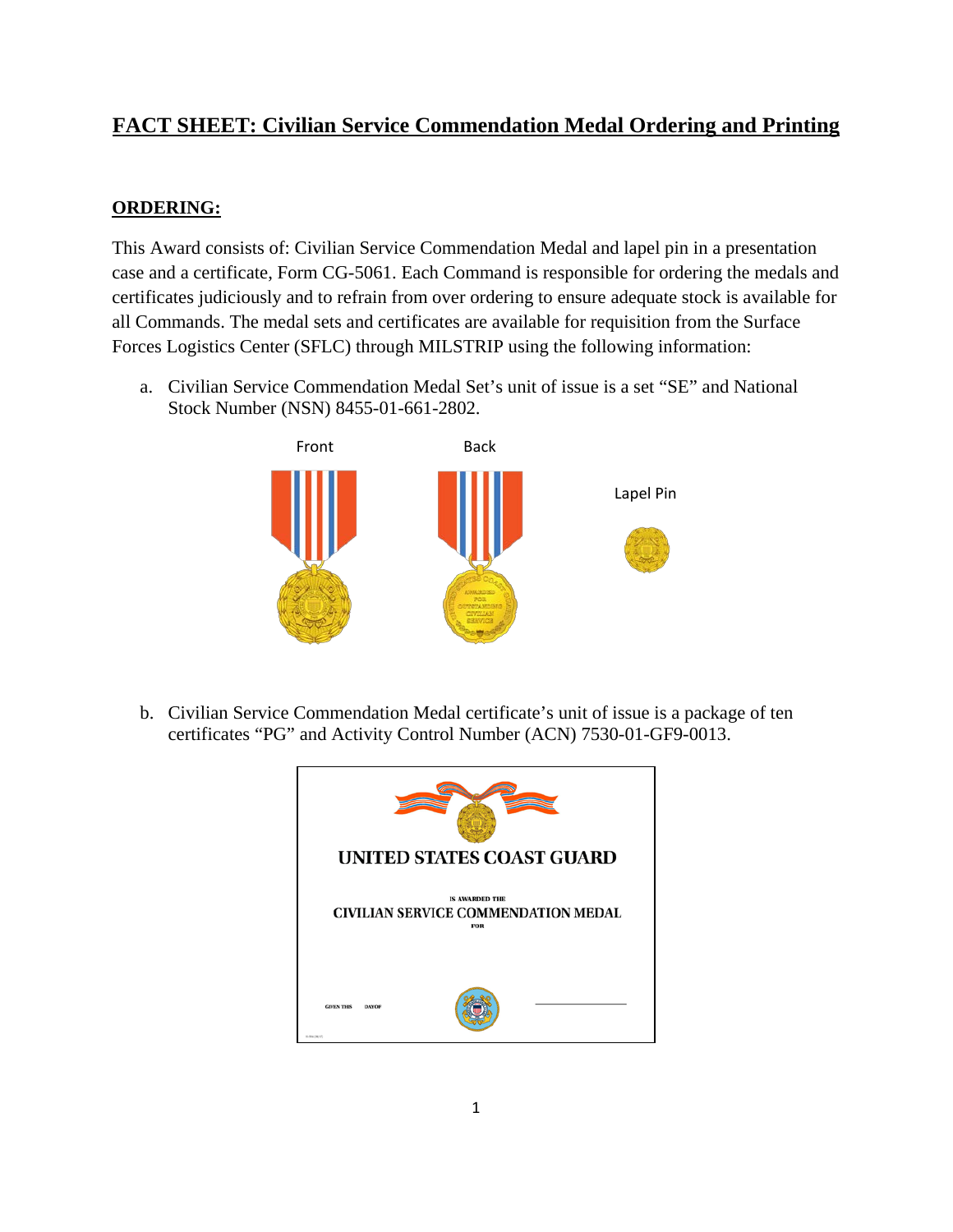c. For subsequent awards, employees will be presented a certificate and a 5/16 inch gold star for each additional award. Should an employee receive a sixth award, a 5/16 inch silver star will be presented and replace the gold stars on the ribbon portion of the medal. Only one medal set will be presented for the initial award. The stars are available through the Defense Logistics Agency (DLA) using MILSTRIP requisition and are the same used for Coast Guard military personal awards. Gold Star unit of issue is each (EA) and NSN 8455-00-141-0888. The Silver Star unit of issue is each (EA) NSN 8455-00- 141-0889. Commands are encouraged to order a sufficient supply of the gold and silver stars.

## CERTIFICATE PRINTING:

Certificate printing templates are available for initial and subsequent awards at: [http://www.dcms.uscg.mil/Our-Organization/Assistant-Commandant-to-Human-Resources-CG-](http://www.dcms.uscg.mil/Our-Organization/Assistant-Commandant-to-Human-Resources-CG-1-/Civilian-Human-Resources-Diversity-and-Leadership-Directorate-CG-12/Office-of-Civilian-Human-Resources-CG-121/Awards/Honorary/)[1-/Civilian-Human-Resources-Diversity-and-Leadership-Directorate-CG-12/Office-of-Civilian-](http://www.dcms.uscg.mil/Our-Organization/Assistant-Commandant-to-Human-Resources-CG-1-/Civilian-Human-Resources-Diversity-and-Leadership-Directorate-CG-12/Office-of-Civilian-Human-Resources-CG-121/Awards/Honorary/)[Human-Resources-CG-121/Awards/Honorary/](http://www.dcms.uscg.mil/Our-Organization/Assistant-Commandant-to-Human-Resources-CG-1-/Civilian-Human-Resources-Diversity-and-Leadership-Directorate-CG-12/Office-of-Civilian-Human-Resources-CG-121/Awards/Honorary/) under the References section.

The awarding official will be responsible for the preparation of the Civilian Service Commendation Medal certificate. The name and duty station, with duty station below the name, will be centered, evenly spaced between "United States Coast Guard" and "is awarded the" in Times New Roman, bold, and no larger than 22 pitch. The citation portion of the certificate will be justified with the type even with the margins of the certificate title "Civilian Service Commendation Medal" in Times New Roman, caps, bold, 11 or 12 pitch and no more than seven lines of text.

For subsequent awards, use the print template designated with "subsequent." "Gold Star in lieu of a …" must be included on the certificate in the Citation section. For sixth awards (or greater), change text to "Silver Star in lieu of a …"

See Sample Certificates on the next page.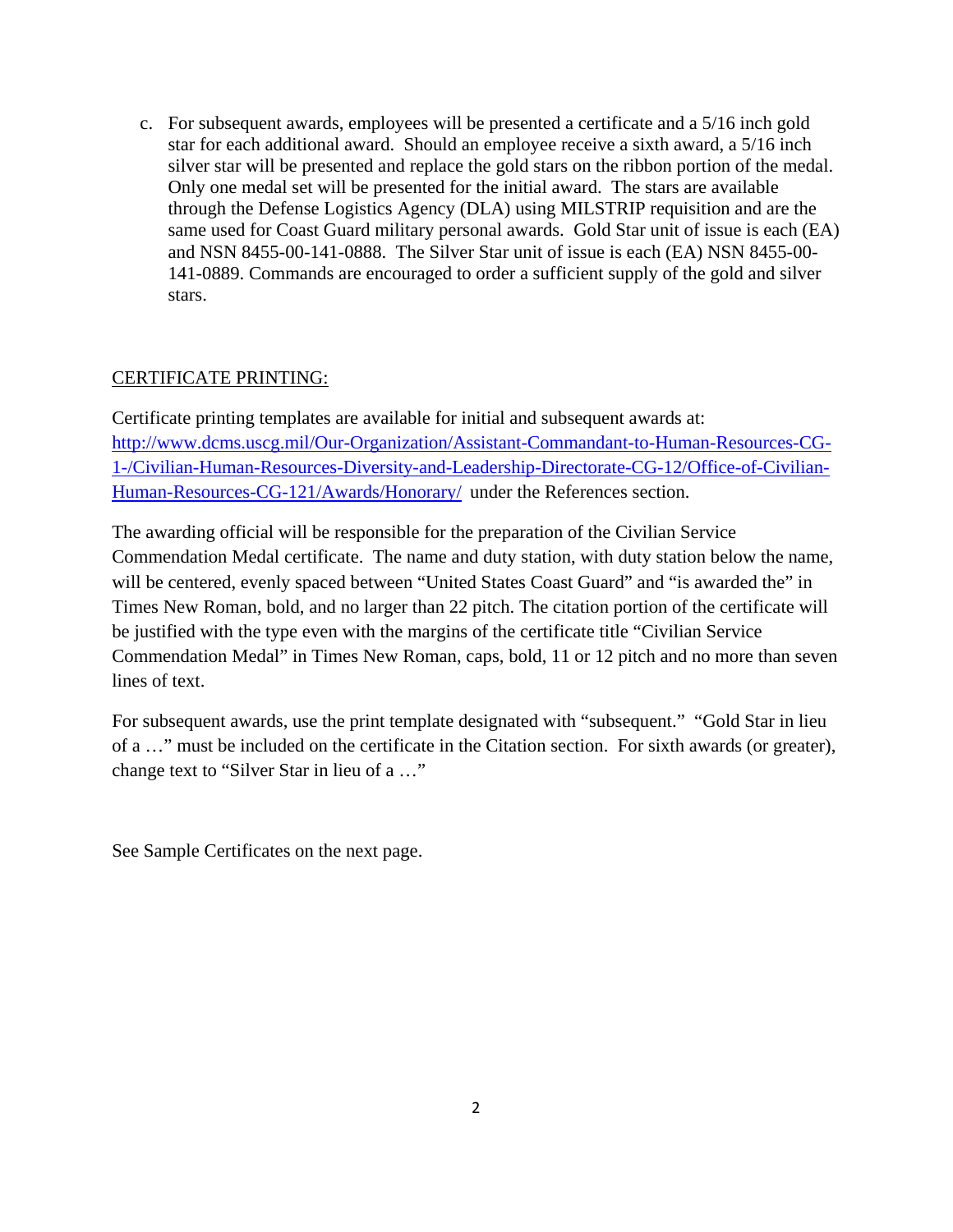Sample 1: Initial Award



Sample 2: Subsequent Award – Gold Star